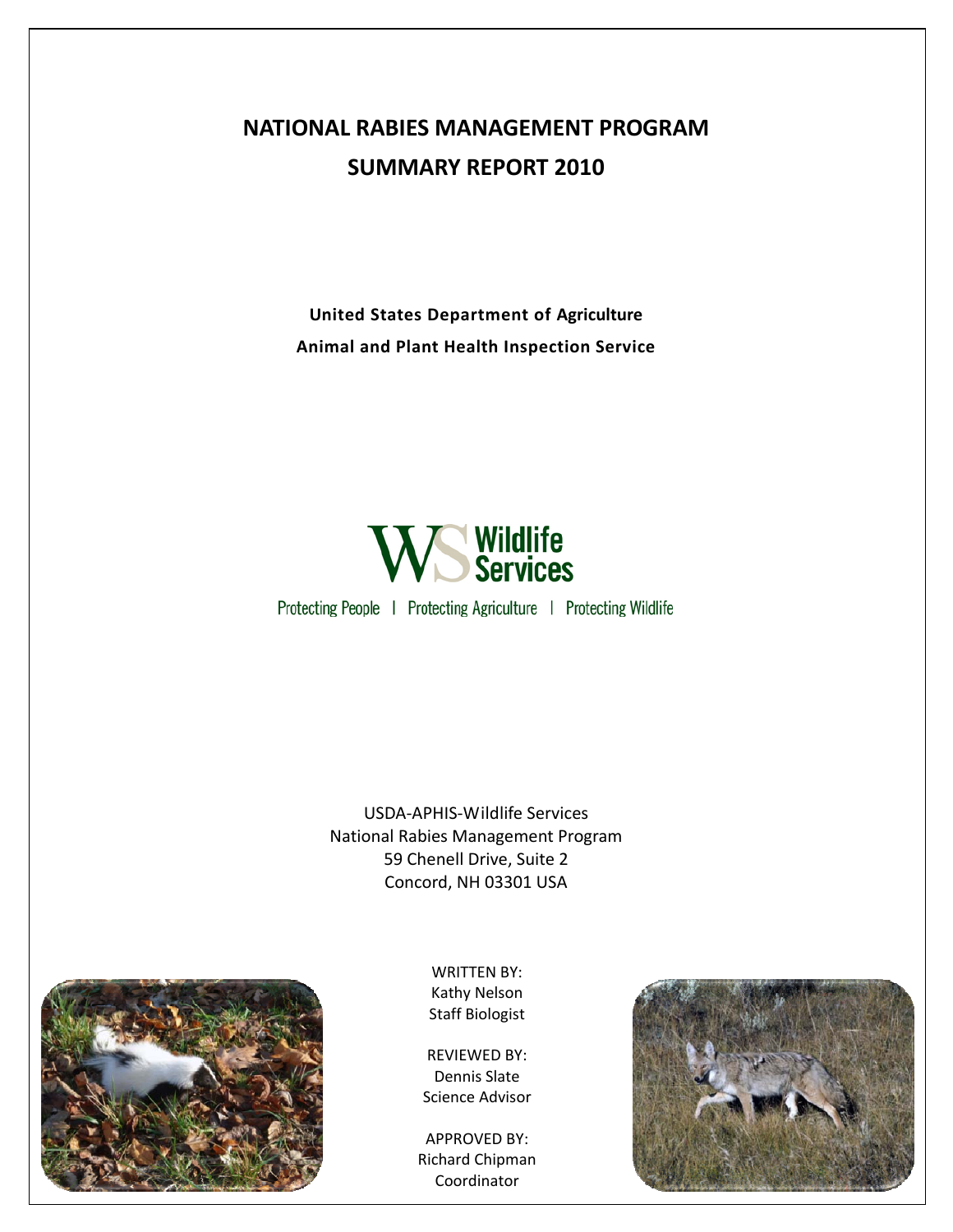Oral rabies vaccination (ORV) programs in the United States began in the early 1990s in New Jersey and Massachusetts with the goal of preventing the raccoon (*Procyon lotor*) variant of rabies from spreading to populated vacation areas of Cape May and Cape Cod, respectively. The U.S. Department of Agriculture, Animal and Plant Health Inspection Service, Wildlife Services (WS) program's initial involvement in cooperative ORV was in 1995 in south Texas to prevent canine rabies in coyotes (*Canis latrans*) from gaining a larger foot‐hold in the U.S. One year later, an ORV program began in west‐central Texas to prevent rabies in gray foxes (*Urocyon cinereoargenteus*). In 1997, WS began involvement in cooperative ORV projects in Ohio and Vermont to prevent the spread of raccoon rabies. Since 1998, when WS' National Rabies Management Program (NRMP) received its first federal funds explicitly for rabies control, the ORV program expanded and in 2010 focused on raccoon rabies in 15 eastern states, canine and gray fox rabies in Texas, and gray fox rabies in New Mexico and Arizona. Wildlife Services participated in coordinated ORV programs that led to the distribution of more than 8.7 million baits containing Raboral V-RG® vaccine (Merial Limited, Athens, Georgia, USA) over 190,387 km<sup>2</sup> in 2010, an area larger than the State of Washington (Table 1 and Figure 1).

| <b>State</b>         | <b>Target species</b> | ORV baits distributed | Area baited (km <sup>2</sup> ) | <b>Bait distribution methods</b> |
|----------------------|-----------------------|-----------------------|--------------------------------|----------------------------------|
| Alabama              | Raccoon               | 215,321               | 3,607                          | Fixed-wing, ground               |
| Arizona              | Gray fox              | 129,600               | 4,105                          | Fixed-wing, ground               |
| Florida <sup>ª</sup> | Raccoon               | 260,640               | 1,664                          | Ground, helicopter, bait station |
| Georgia              | Raccoon               | 205,864               | 3,315                          | Fixed-wing, ground               |
| Maine                | Raccoon               | 137,376               | 2,331                          | Fixed-wing, ground               |
| Maryland             | Raccoon               | 72,245                | 1,086                          | Ground, helicopter               |
| Massachusetts        | Raccoon               | 61,442                | 953                            | Ground, helicopter, bait station |
| New Hampshire        | Raccoon               | 15,031                | 226                            | Fixed-wing, ground               |
| New Mexico           | Gray fox              | 8,146                 | 362                            | Fixed-wing                       |
| New York             | Raccoon               | 695,761               | 10,691                         | Fixed-wing, ground, helicopter   |
| North Carolina       | Raccoon               | 240,458               | 4,028                          | Fixed-wing, ground               |
| Ohio                 | Raccoon               | 774,714               | 11,399                         | Fixed-wing, ground, helicopter   |
| Pennsylvania         | Raccoon               | 614,725               | 7,999                          | Fixed-wing, ground               |
| Tennessee            | Raccoon               | 586,385               | 9,812                          | Fixed-wing, ground               |
| Texas                | Coyote                | 466,920               | 20,104                         | Fixed-wing, ground, helicopter   |
| Texas                | Gray fox              | 2,433,655             | 80,050                         | Fixed-wing, ground               |
| Vermont              | Raccoon               | 369,231               | 5,398                          | Fixed-wing, ground               |
| Virginia             | Raccoon               | 300,856               | 4,904                          | Fixed-wing, ground               |
| West Virginia        | Raccoon               | 1,115,993             | 18,353                         | Fixed-wing, ground, helicopter   |
| Total                |                       | 8,704,363             | 190,387                        |                                  |

Table 1. Oral rabies vaccination (ORV) bait distribution and area baited by Wildlife Services and cooperators in the United States, 2010 (all ORV baits were Raboral V‐RG® vaccine [Merial Limited, Athens, Georgia, USA]).

Includes 87,840 baits distributed by county officials in Broward County.

In the Northeast, WS continued cooperation with state agencies and international partners in New Brunswick, Quebec, and Ontario, Canada to try to prevent the northern and western spread of raccoon rabies. These ORV zones extended along a portion of the New Brunswick border with Maine; the Quebec border with New Hampshire, Vermont and New York; and the Ontario border in northern and western New York (Figure 1). To help maintain raccoon rabies free status in Ontario and Quebec, Vermont and New York WS implemented trap‐ vaccinate‐release (TVR) along the U.S.‐Canada border in 2010. These TVR programs resulted in the hand vaccination of 4,248 animals in Vermont (2,027), New Hampshire (22) and northern New York (2,199) (Table 2).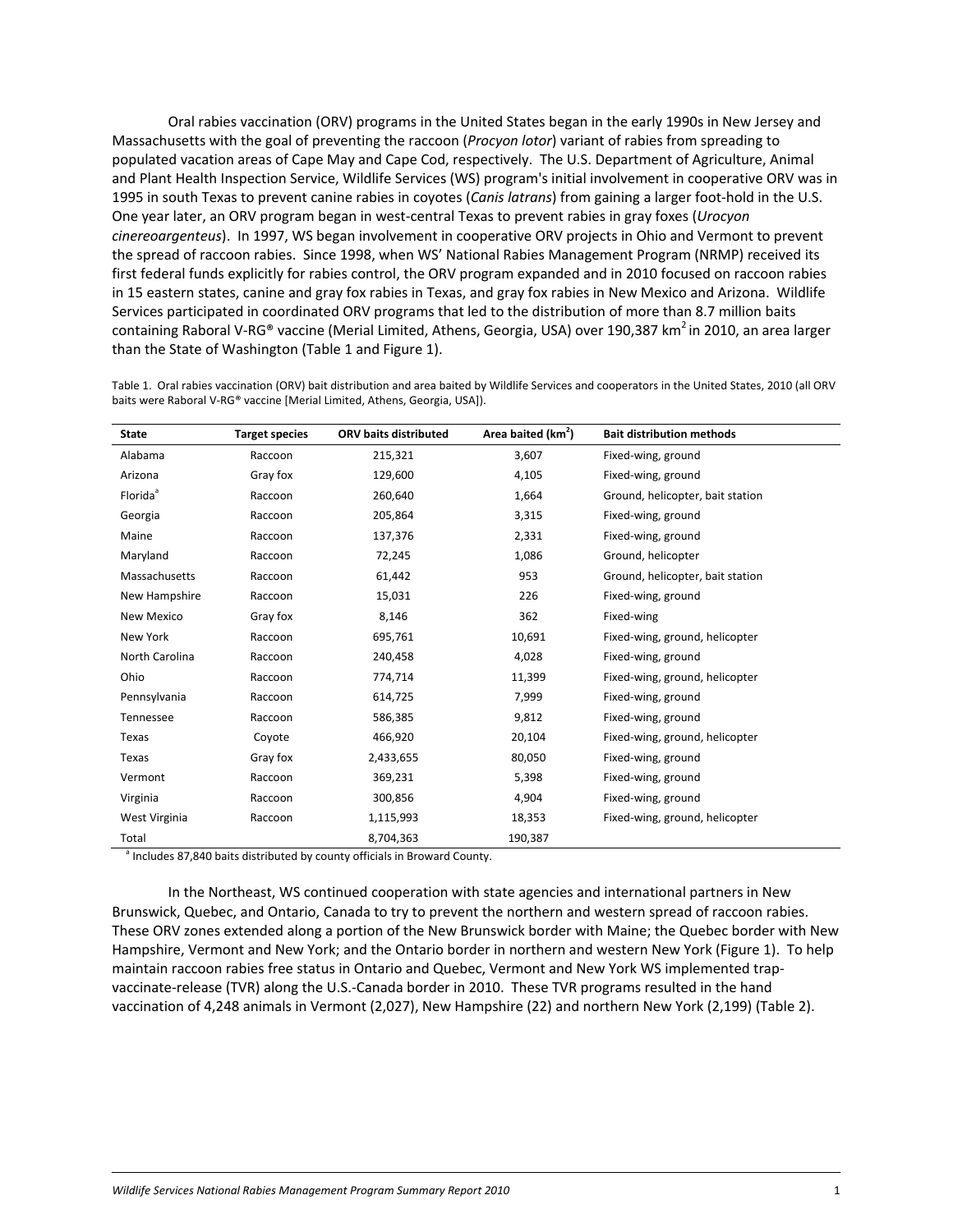

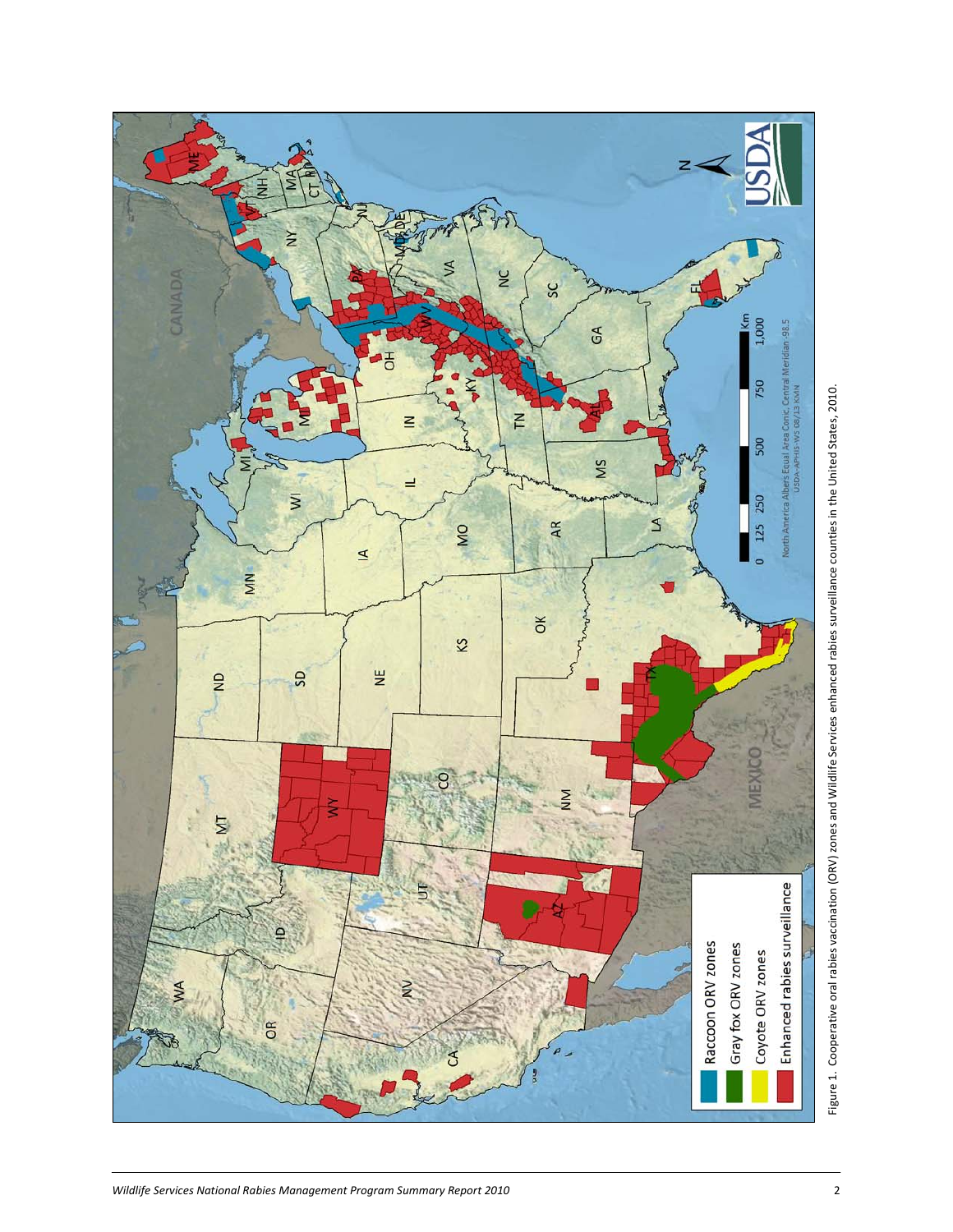As a component of the greater Appalachian Ridge ORV zone, Ohio continued baiting the Contingency Action ORV zone (east of Cleveland) in the fall of 2010. This was the first time since 2003 that there was no spring baiting in Ohio; however, throughout the summer of 2010, WS continued to integrate TVR into the rabies control campaign within the Contingency Action zone to prevent the spread of raccoon rabies. These TVR efforts resulted in the hand vaccination of 2,486 animals in northeastern Ohio (Table 2). The number of rabid animals with raccoon variant in this Contingency Action zone in 2009 remained at 3 cases in 2010 (all in striped skunks).

In addition to coordinated TVR in Vermont, New Hampshire, northern New York and Ohio, WS vaccinated and released 1,905 animals in strategic urban/suburban areas where ORV baiting is supplemented by hand vaccination. These areas included: Flagstaff, Arizona; Pinellas County, Florida; Anne Arundel County, Maryland; Cape Cod, Massachusetts; New York City, New York; and Allegheny County, Pennsylvania (Table 2).

| <b>State</b>        | Raccoons     | <b>Skunks</b> | Cats (feral) | <b>Fishers</b> | Foxes (red)  | Foxes (gray) | Coyotes      | <b>Minks</b> | Total |
|---------------------|--------------|---------------|--------------|----------------|--------------|--------------|--------------|--------------|-------|
| Arizona             | $\mathbf{1}$ | 106           |              |                |              |              |              |              | 107   |
| Florida             | 270          |               |              |                |              |              |              |              | 270   |
| Maryland            | 297          |               | 14           |                | $\mathbf{1}$ | 2            |              |              | 314   |
| Massachusetts       | 52           |               |              |                |              |              |              |              | 52    |
| New Hampshire       | 22           |               |              |                |              |              |              |              | 22    |
| New York (northern) | 1,927        | 212           | 12           | 21             | 17           | 8            | $\mathbf{1}$ | $\mathbf{1}$ | 2,199 |
| New York City       | 452          | $\mathbf 1$   |              |                |              |              |              |              | 453   |
| Ohio                | 2,486        |               |              |                |              |              |              |              | 2,486 |
| Pennsylvania        | 708          |               | $\mathbf{1}$ |                |              |              |              |              | 709   |
| Vermont             | 1,939        | 77            | 4            | 6              | $\mathbf{1}$ |              |              |              | 2,027 |
| Total               | 8,154        | 396           | 31           | 27             | 19           | 10           | $\mathbf{1}$ | 1            | 8,639 |

Table 2. Animals live trapped, hand vaccinated with rabies vaccine, and released by Wildlife Services in the United States, 2010.

An outbreak of raccoon rabies emerged in Manhattan (New York City) beginning in December 2009. By year end, 12 rabid raccoons had been confirmed in association with the Central Park outbreak. Prior to this epizootic, the last confirmed case of raccoon rabies in Manhattan was in 2001. Given the human and domestic animal health implications, and the robust raccoon population in Central Park, the New York City Department of Health and Mental Hygiene convened a task force to review rabies control options and strategies. The task force began by requesting assistance from NY WS, developing messages for the public and specific groups, creating and posting signs in Central Park, reaching out to trap‐neuter‐release groups, sending alerts to medical and veterinary communities, issuing press releases, and reviewing 311 messaging regarding rabies. In February 2010, NY WS began live trapping in Central Park and nearby Morningside and Riverside Parks to conduct TVR in apparently healthy wildlife. Raccoons or other wild carnivores exhibiting abnormal behavior suggestive of rabies were euthanized for rabies testing. From mid-February to mid-April, NY WS administered TVR to 235 raccoons and 1 skunk. In addition, they trapped and euthanized 52 raccoons with lesions or signs suggestive of rabies. Five raccoons behaving abnormally were captured with a catch pole and 6 raccoons were found dead in the parks. Of the 63 raccoons killed or found dead, most were submitted for rabies testing or transferred to cooperators to submit; 45 were submitted by WS and 23 (51%) were confirmed rabid. A second round of TVR was conducted from late‐September to early‐November with the goal of vaccinating juvenile raccoons born that spring. During this effort, 217 raccoons were trapped, vaccinated and released, totaling 453 animals for the year (Table 2). Wildlife Services collected blood serum samples from 42 of the trapped raccoons; 23 (55%) had detectable rabies virus neutralizing antibodies (RVNA) prior to ORV in Central Park. Such a high percentage of RVNA positive raccoons suggests that these unmarked animals had experienced sub-lethal exposures to rabies virus from within the local carnivore community. On 29 November 2010, WS cooperated to distribute 1,080 fishmeal polymer baits by hand throughout the 840-acre (3.4 km<sup>2</sup>; 1.3 mi<sup>2</sup>) Central Park (approximately 318 baits/km<sup>2</sup>). By year end, 196 raccoons had been tested for rabies from Manhattan, and 123 (63%) were confirmed positive (almost all from Central Park). In light of these findings, TVR is planned to continue in Central Park in 2011.

The greater Appalachian Ridge ORV zone extended from Ohio and Pennsylvania, through West Virginia and Virginia, northeastern Tennessee and western North Carolina, and into southeastern Tennessee, northwestern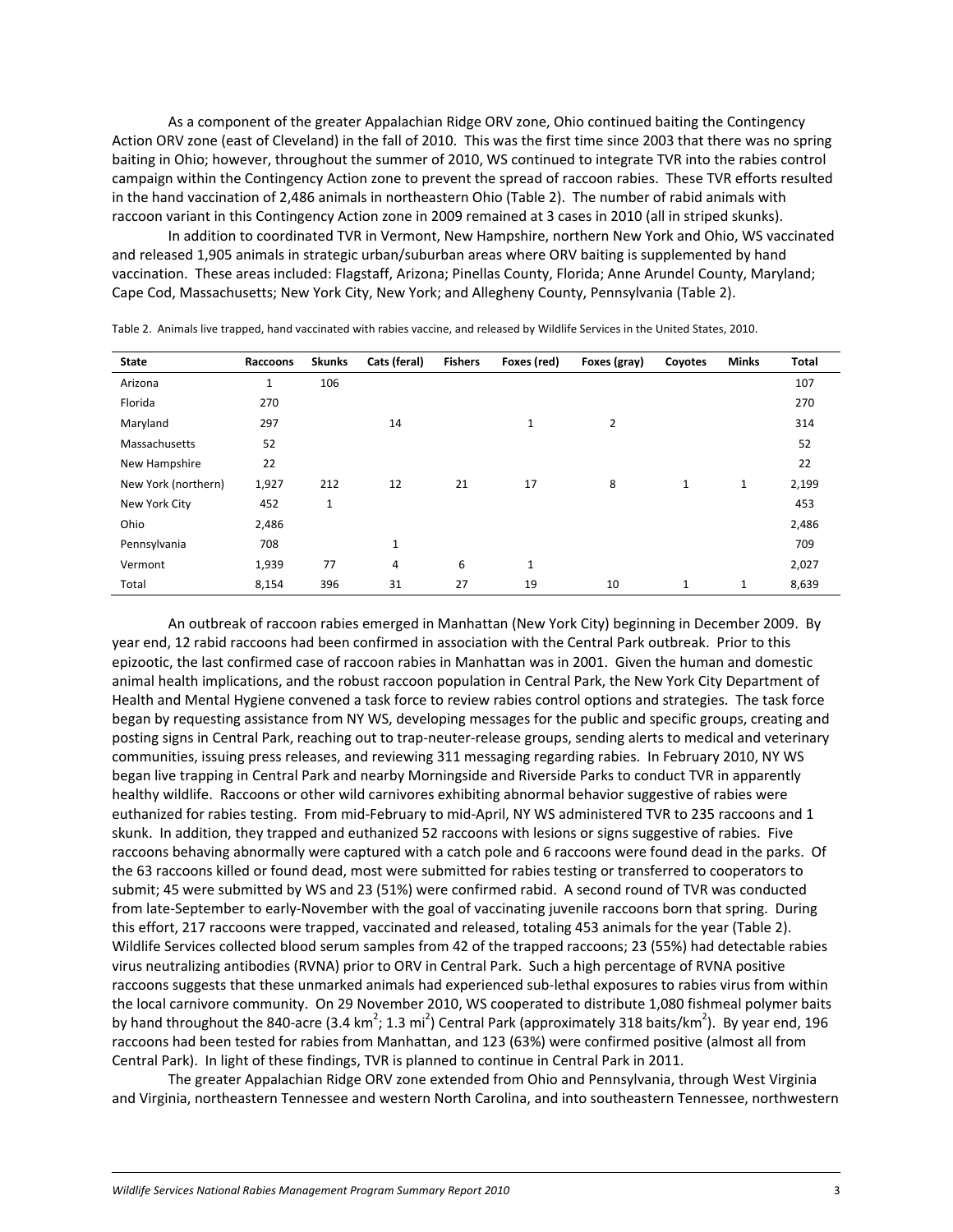Georgia, and northeastern Alabama in 2010 (Figure 1). This 800 km (500 mi) long zone, interfaces with high mountainous habitats that generally do not support robust raccoon populations based on WS density indices. The integration of ORV with the Appalachian Mountains bolsters the overall "barrier effect" to rabies spread. There were no cases of raccoon rabies confirmed west of these zones in 2010.

In 2010, WS continued participation in cooperative ORV in Barnstable County, Massachusetts; Anne Arundel County, Maryland; and Pinellas County (and adjacent counties), Florida (Figure 1). These projects provided information on ORV effectiveness and surveillance strategies. Future contingency actions may be planned to integrate TVR with ORV to attempt to restore Cape Cod to raccoon rabies free status. The current strategy is to systematically conduct control from Provincetown (the eastern end of the Cape) back to the central part of the Cape, with the objective of eliminating raccoon rabies that emerged in 2004 and spread rapidly east through the susceptible raccoon population. There has been a marked reduction in the number of terrestrial cases in Barnstable County since the intervention with TVR and ORV (high of 157 in 2005 to 11 in 2010). The long‐term goal is to eliminate rabies from the Cape and reestablish an ORV zone west of the Canal sufficient to prevent raccoon rabies reemergence on Cape Cod. All of these projects have peninsular geography in common, which represents a more favorable landscape (surrounded by water on three sides thus restricting raccoon movements) for evaluating rabies status and if elimination could be achieved on a relatively small scale. Although raccoon rabies elimination in these areas via traditional ORV baiting strategies (aerial and ground distribution) remains a challenge, bait stations continued to be deployed as part of the Massachusetts and Florida projects in 2010. If bait station field trials show promise, plans are to possibly expand their use.

Wildlife Services fills an important cooperative role with the Texas Department of State Health Services (TDSHS) and several other agencies and organizations in ORV efforts that began in Texas in 1995, by providing funding, field expertise, infrastructure, and equipment to help obtain samples for continued monitoring and evaluating of ORV status targeting coyotes in south Texas and gray foxes in west Texas. The rabies control program in coyotes is a balance of enhanced surveillance applied in tandem with an ORV zone maintained along the Rio Grande River (Figure 1) to prevent reemergence of this rabies virus variant from dog (*Canis lupus familiaris*) or coyote sources in Mexico. Single cases were confirmed in dogs near Laredo in 2001 and 2004 within 1.6 km (1 mi) of the U.S.‐Mexico border. No additional cases have been reported since 2004. The Centers for Disease Control and Prevention (CDC) and World Health Organization (WHO) declared the United States free of canine rabies in 2007 (Velasco‐Villa et al. 2008). This status remained unchanged in 2010.

Wildlife Services is also an important funding and operational partner with the TDSHS in conducting ORV efforts to eliminate a unique gray fox rabies variant in west-central Texas (Figure 1). In 2010, WS and the TDSHS continued enhanced surveillance and baiting in response to fox cases that emerged west of the ORV zone in 2007. In 2010, WS cooperated to distribute more than 2.4 million baits over approximately 80,000 km<sup>2</sup> (31,000 mi<sup>2</sup>) to prevent gray fox rabies from spreading from Texas (Table 1). For the first time, ORV baits (8,146) were distributed in the southeastern portion of Lea County, NM to ensure a sufficient buffer around previous cases in Texas. As a result, no cases of the fox variant unique to Texas were confirmed in 2010, with the last case reported in a domestic dog in May 2009.

In July 2009, Arizona WS implemented its first operational ORV program in Flagstaff to control an outbreak of rabies in gray foxes that had been occurring since November 2008. Twenty-two gray foxes, 6 striped skunks and 1 ringtail (*Bassariscus astusus*) had been confirmed with a rabies variant associated with big brown bats (*Eptesicus fuscus*). These were the first terrestrial cases of rabies in Flagstaff in over two years, with previous outbreaks primarily in skunks. In June 2010, WS and the Coconino County Health Services District cooperated to distribute 129,600 coated sachets surrounding the city of Flagstaff (Table 1). There were 4 rabid bats in Coconino County (Flagstaff) in 2010 and no rabies confirmed in terrestrial animals.

Also, in 2010, Arizona WS continued a TVR program to vaccinate animals (specifically skunks) in and around Flagstaff. TVR efforts resulted in the hand vaccination of 106 striped skunks and 1 raccoon (Table 2). Over the multi‐year TVR effort (2001 and 2004‐2010), 747 animals have been trapped, vaccinated, and released: 673 striped skunks, 48 raccoons, 21 gray foxes, 3 bobcats (*Lynx rufus*), and 2 Western hog‐nosed skunks (*Conepatus mesoleucus*). The significance of spillover of other rabies virus variants in skunks is not well understood, but the apparent inability to orally vaccinate a sufficient segment of skunk populations with the currently licensed oral rabies vaccine-bait hampers our ability to apply this strategy to control rabies in skunks and potentially confounds progress toward control and elimination of raccoon rabies in the eastern U.S. The Arizona program remains critical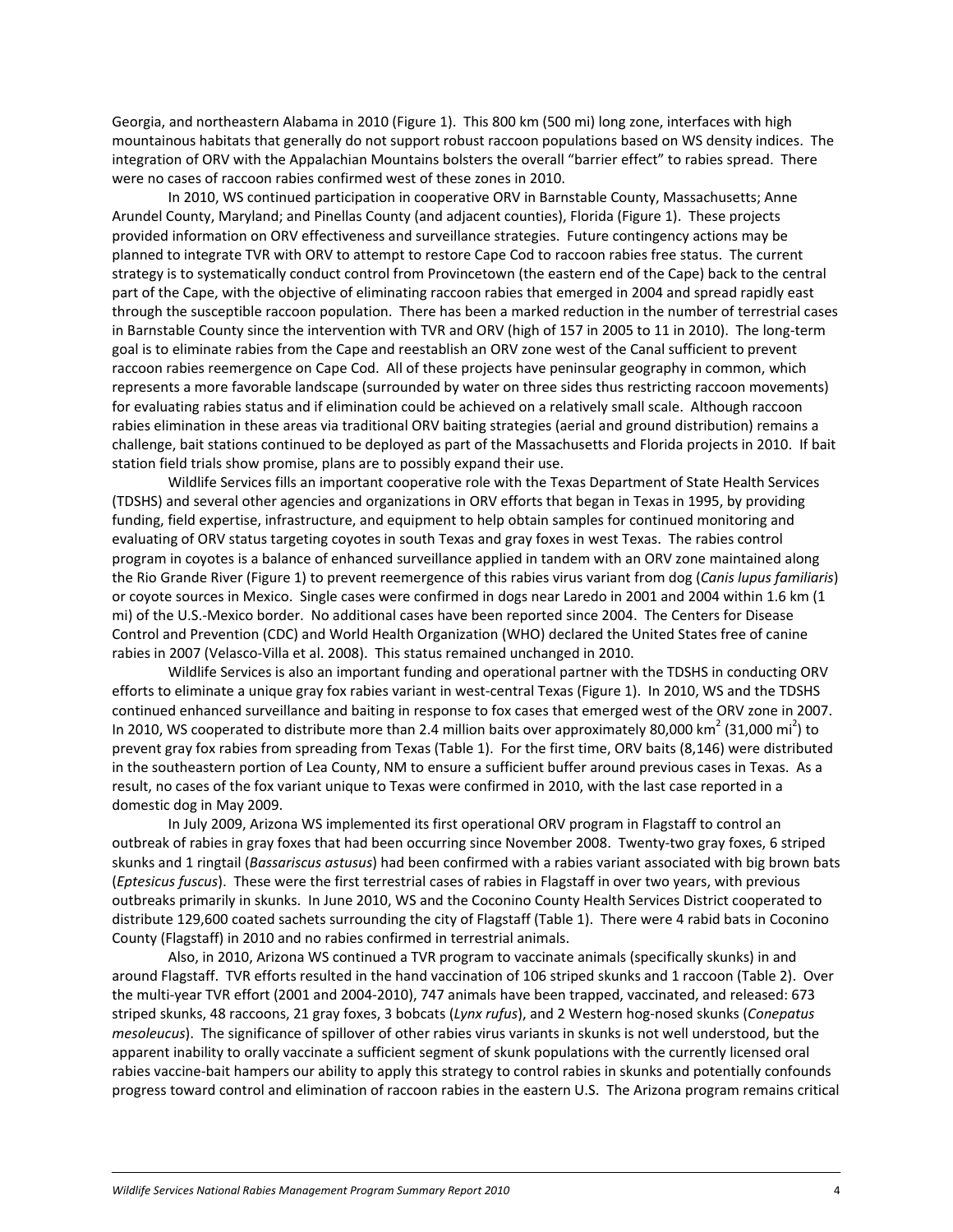to an enhanced understanding of the role the striped skunk may play in rabies outbreaks and the nationwide efforts to reduce and eventually eliminate rabies in wild carnivores from the U.S.

In 2010, WS continued sampling free‐flying insectivorous bats in Arizona to determine presence of RVNA. Arizona has 28 bat species for at least a portion of each year. This allows for sampling diverse bat species with widely varying life histories (i.e. colonial or solitary, migratory or non-migratory). This effort began in 2007 with the Arizona Game and Fish Department, Bat Conservation International, Northern Arizona University, the CDC, and others to obtain and analyze serum samples to better understand rabies and bat dynamics.

The rabies virus is virtually global in distribution and the mammalian orders *Carnivora* and *Chiroptera* are its principal hosts, with bats acting as a primary reservoir on all inhabited continents (Rupprecht et al. 2002). Molecular characterization of rabies has revealed multiple unique rabies virus variants circulating within bats (Smith 1996, Nadin‐Davis et al. 2001, Shankar et al. 2005). Thus, the highly diverse bat fauna of the New World (9 families and more than 250 species) serves as host to a diverse group of rabies virus variants.

As vaccination programs have reduced rabies in terrestrial carnivores (De Mattos et al. 2000, Rupprecht et al. 2002) bats will continue to provide an important ecological niche for rabies perpetuation and diversification of new variants. Additionally, although human rabies deaths in the U.S. are low (2 to 3 deaths/yr), in recent decades, bat‐associated variants of rabies have been responsible for most cases (Smith 2002). Urbanization and changing landscapes continue to put bats and humans in direct contact, suggesting a continued risk. Consequently, understanding rabies and its distribution in bat species is of increasing importance. The fear of rabies and our lack of knowledge about its distribution and prevalence in bat species make them targets of control based on fear. Therefore, an examination of rabies prevalence, distribution, and diversity in wild bat populations will serve to inform management and control efforts that aim to protect humans from rabies.

In this multi-year study, bats were captured by partnering organizations using mist nets, funnel traps or harp traps beginning at approximately sunset and continuing for at least 3 hours. Each bat was assessed for age, weight, sex and reproductive status. Blood was collected by WS from the uropatagium/interfemoral vein between the leg and tail using methodologies described in Wimsatt et al. (2005).

In 2010, WS collected 567 serum samples from 15 bat species in Arizona. Currently, 390 of the 567 samples have been analyzed. Twenty of the 390 bats (5.1%) sampled had detectable RVNA. Fifteen percent (n=20) of long‐legged myotis (*Myotis volans*) had RVNA, the highest of any species sampled in 2010. Seroprevalence rates for the big brown bat was 12.1% (n=58), while other species ranged from 0% to 15% RVNA. Results from this multi-year study will lead to a better understanding of bat rabies in wild populations. This study will continue in 2011.

A GonaCon™ trial in captive dogs was initiated on the Navajo Nation in 2008. This initiative was taken under the North American Rabies Management Plan. GonaCon™ vaccine, developed by WS' National Wildlife Research Center (NWRC), stimulates the production of antibodies that bind to the gonadotropin‐releasing‐ hormone (GnRH). By binding to the GnRH, the antibodies reduce GnRH's ability to stimulate the release of sex hormones, inhibiting sexual activity**.** GonaCon™ has shown to elicit an immune response that contracepts both males and females in several species for at least two years. Simultaneous injection of rabies vaccine and GonaCon™ may have the potential to improve our ability to control rabies by additive effect of reduced dog fecundity in the control strategy. In 2010, Arizona WS cooperated with NWRC and the Navajo Nation to continue following vaccinated female dogs through several breeding cycles in the presence of reproductively competent males to determine if they were contracepted.

Parenteral vaccination campaigns and dog population control are integral to the elimination of canine rabies. EsterilSol™ (Ark Sciences Inc., New York, New York, USA), a chemical sterilant composed of zinc gluconate neutralized by arginine has been used parenterally with success to contracept male dogs. In 2010, the Navajo Nation evaluated the contracteptive effects of EsterilSol™ and rabies vaccine administered parenterally. Eighteen feral dogs, collected from routine animal control programs on the Reservation, were included in this initial study: 6 were given EsterilSol™ only, 6 were given rabies vaccine only, and 6 were given EsterilSol™ and rabies vaccine. Sera were collected to determine RVNA levels at days 0, 7, 14, 21, and 33. All dogs vaccinated for rabies developed RVNAs and all dogs given EsterilSol™ stopped sperm production. Thus, administration of EsterilSol™ in tandem with a rabies vaccine may provide a new integrated approach in rabies management. The value of sterilizing male dogs may be manifest through reduced aggression that may help spread rabies during breeding cycles and impact public health through direct contact between breeding aggressive males and people.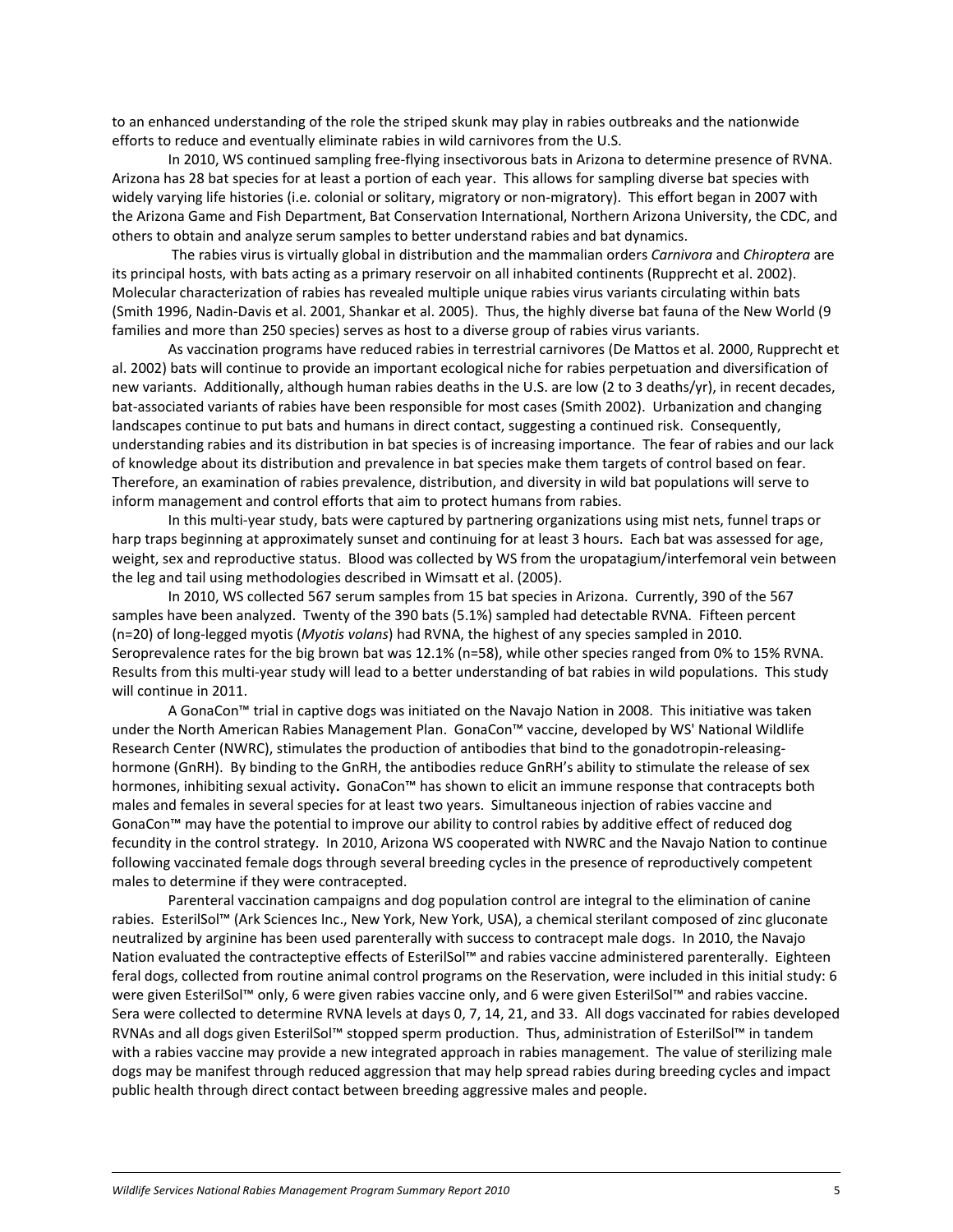In 2010, the Navajo Nation applied to the USDA, APHIS, Center for Veterinary Biologics and received a research and evaluation permit to study the safety of the Ontario rabies vaccine bait (ONRAB) in feral dogs. ONRAB, a live recombinant human adenovirus serotype 5 (HAd5)‐rabies glycoprotein vaccine, has been used in extensive field trials in Canada for several years to determine the safety and immunogenicity of the vaccine in target species (striped skunk, raccoon, and red fox). These trials also determined that the most common non‐ target species that may ingest baits are dogs, making the Navajo Nation an ideal study area. Twenty feral dogs, kept in isolation at the Navajo Nation Veterinary Program facilities, were offered ONRAB vaccine contained in "Ultralite" baits (Artemis Technologies Inc., Guelph, Ontario, Canada). Throughout the study, general health status was monitored. To determine vaccine uptake, serum samples were collected at day 0 and at 2‐week intervals for the duration of the study to monitor for antibody titers against HAd5 and rabies. Oral swabs collected at 2, 12, and 24 hours post‐bait consumption, and rectal swabs at 48 and 72 hours post‐bait were assayed for adenovirus (AdRG1.3) by real time polymerase chain reaction analysis (*q*PCR) to evaluate potential environmental virus shedding. Two human subjects (investigation veterinarian and one animal caretaker), two non-study investigatorowned dogs, and one unvaccinated dog kept in intimate contact with four vaccinated dogs, were assessed pre‐ and post‐study for HAd5 and rabies titers to monitor for potential horizontal transmission. Uptake of ONRAB and immune responses were observed in a majority of dogs, with no adverse health effects from vaccination noted during the course of the study. Viral shedding was detected by the swabs, but horizontal transmission to humans, non‐study dogs, or the dog in intimate contact was not observed. This study may add to other data previously collected in Canada to support use of ONRAB in the United States.

Wildlife Services and cooperators implemented contingency actions in New York, Ohio, and Vermont in 2010. Contingency actions often include an integration of ORV, TVR, and increased enhanced rabies surveillance. Enhanced surveillance is designed to complement public health surveillance and provide greater intensity and scope in suspect animal testing to delineate the leading edge of rabies distribution, allowing for sound ORV decisions. Enhanced surveillance includes samples from: animals exhibiting behaviors suggestive of rabies but not implicated in human or domestic animal exposures, road kills, other animals found dead, animals with wounds or lesions suggestive of rabies, and animals removed near locations where rabies has recently been confirmed. In 2010, WS continued to enhance rabies surveillance in the states conducting ORV for raccoons, as well as emphasizing surveillance in adjacent states west of the raccoon ORV zone, including: Michigan, Kentucky, Mississippi and Louisiana (Figure 1). Texas and New Mexico collected 1,436 and 86 animals, respectively, in support of coyote and gray fox ORV programs. Arizona collected 367 animals in support of gray fox ORV and batskunk studies. In addition, California and Wyoming collected and submitted animals for testing to determine the presence of skunk variants of rabies. In 2010, WS' collected and submitted 9,231 samples for enhanced rabies surveillance testing (Table 3) by WS, the CDC, local health department laboratories, and local agriculture department laboratories. From these samples, 223 rabid animal locations were identified and improved rabies management decisions.

Since 2005, 55 WS personnel have attended direct rapid immunohistochemistry test (dRIT) training at the CDC in Atlanta, Georgia. The dRIT is an unlicensed procedure designed for consideration as a potential confirmatory measure of the direct fluorescent antibody (dFA) test (the test most frequently used to diagnose rabies). In addition, the dRIT may be used to enhance field surveillance in suspect wildlife, particularly in support of ORV programs. The dRIT may be used in remote locations to improve sample turnaround and not overburden rabies laboratories, but it is not used for public health surveillance in the U.S. Animals involved in potential or actual human or domestic animal rabies exposures are evaluated through standard procedures by public health experts at established local, state, or federal laboratories. From 2005‐2010, WS implemented the dRIT in 19 states. In 2010, WS (and the TDSHS) tested 7,294 (79.0%) animals collected for enhanced surveillance using the dRIT; 145 tested positive for rabies (Table 3).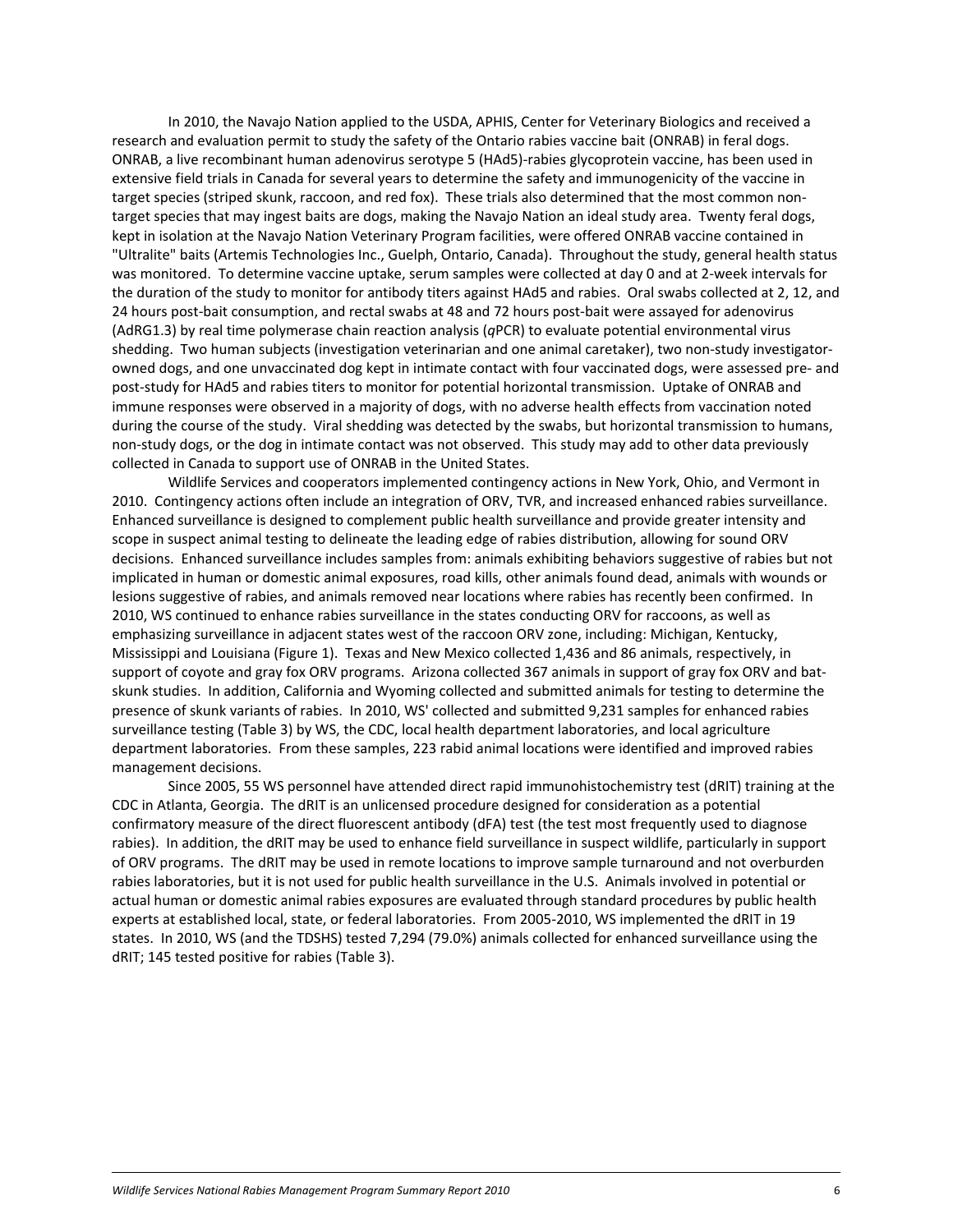| Table 3. Wildlife Services enhanced rabies surveillance and use of the direct rapid immunohistochemistry test (dRIT) as part of rabies |  |
|----------------------------------------------------------------------------------------------------------------------------------------|--|
| management programs in the United States, 2010.                                                                                        |  |

| <b>State</b>             | <b>Enhanced surveillance</b><br>animals | <b>WS tested</b><br>by dRIT | Rabid<br>by dRIT |
|--------------------------|-----------------------------------------|-----------------------------|------------------|
| Alabama                  | 135                                     | 135 (100%)                  | $\mathbf 1$      |
| Arizona                  | 367                                     | 367 (100%)                  | 24               |
| California <sup>ª</sup>  | 21                                      | 0                           |                  |
| Florida                  | 247                                     | 236 (95.5%)                 | $\overline{2}$   |
| Georgia                  | 110                                     | 110 (100%)                  | $\mathbf 0$      |
| Kentucky <sup>a</sup>    | 118                                     | 117 (99.2%)                 | 0                |
| Louisiana <sup>ª</sup>   | $\mathbf 0$                             |                             |                  |
| Maine                    | 136                                     | $\boldsymbol{0}$            |                  |
| Maryland                 | $\overline{2}$                          | 2 (100%)                    | $\mathbf{1}$     |
| Massachusetts            | 73                                      | 72 (98.6%)                  | 9                |
| Michigan <sup>a</sup>    | 71                                      | 71 (100%)                   | $\overline{2}$   |
| Mississippi <sup>a</sup> | 40                                      | 40 (100%)                   | $\mathbf 0$      |
| New Hampshire            | $\overline{4}$                          | $\pmb{0}$                   |                  |
| New Mexico               | 86                                      | 0                           |                  |
| New York                 | 76                                      | $\mathbf 0$                 |                  |
| North Carolina           | 67                                      | 66 (98.5%)                  | 10               |
| Ohio                     | 559                                     | 559 (100%)                  | 3                |
| Pennsylvania             | 2,980                                   | 2,934 (98.5%)               | 37               |
| Tennessee                | 892                                     | 876 (98.2%)                 | 16               |
| Texas <sup>b</sup>       | 1,436                                   | 253 (17.6%)                 | $\mathbf 0$      |
| Vermont                  | 107                                     | 1(0.9%                      | $\mathbf{1}$     |
| Virginia                 | 264                                     | 264 (100%)                  | 20               |
| West Virginia            | 1,216                                   | 1,191 (97.9%)               | 19               |
| Wyoming <sup>a</sup>     | 224                                     | $\mathbf 0$                 |                  |
| Total                    | 9,231                                   | 7,294 (79.0%)               | 145              |

<sup>a</sup> ORV not applied in this state.

**b** Includes samples tested by the Texas Department of State Health Services using the dRIT.

In all states conducting ORV (Raboral V‐RG® vaccine), WS continues to take the lead on post‐ORV monitoring to evaluate program effectiveness by collecting blood and tooth samples for determining RVNA and bait uptake (when biomarker is available) in raccoons, skunks, coyotes, foxes, and bobcats. Density indexing is also used to characterize raccoon and skunk populations and to provide post-ORV serum samples for analysis. Typically, WS presents ORV program evaluation data (serology, tetracycline, and age results) from the previous year's monitoring activities to provide time for laboratory analyses. At the time of this report, however, all states had received 2010 results so they are included in this report.

All animals captured by WS in 2010 were trapped in accordance with federal, state, and local laws and handled according to the American Society of Mammalogists, Animal Care and Use Committee guidelines. All animals that had to be euthanized by WS in 2010 were done so in accordance with the American Veterinary Medical Association's Panel on Euthanasia recommendations.

In 2010, a mean positive antibody response of 34±17% was observed for 3,776 raccoon serum samples collected post‐ORV (Table 4); 208 of the positive samples had a previous record of hand vaccination. Post‐ORV sera were also collected from 48 striped skunks, 3 gray foxes, 1 fisher (*Martes pennanti*) and 1 red fox (*Vulpes vulpes*) during raccoon rabies management programs. Six skunks (13%) and all foxes (100%) had a detectable RVNA response; 1 skunk had a prior record of hand vaccination. Texas collected sera from 116 coyotes and 151 gray foxes to evaluate seroconversion in those species in south and west-central Texas, respectively; 87 (75%) coyotes and 132 (87%) gray foxes had RVNA (Table 4). Texas also collected post‐ORV sera from 125 coyotes, 2 bobcats and 2 raccoons during evaluation of the gray fox ORV program; 89 coyotes (71%) and 1 raccoon (50%) had detectable RVNAs. To evaluate the second year of an ORV program targeting gray foxes around Flagstaff, Arizona,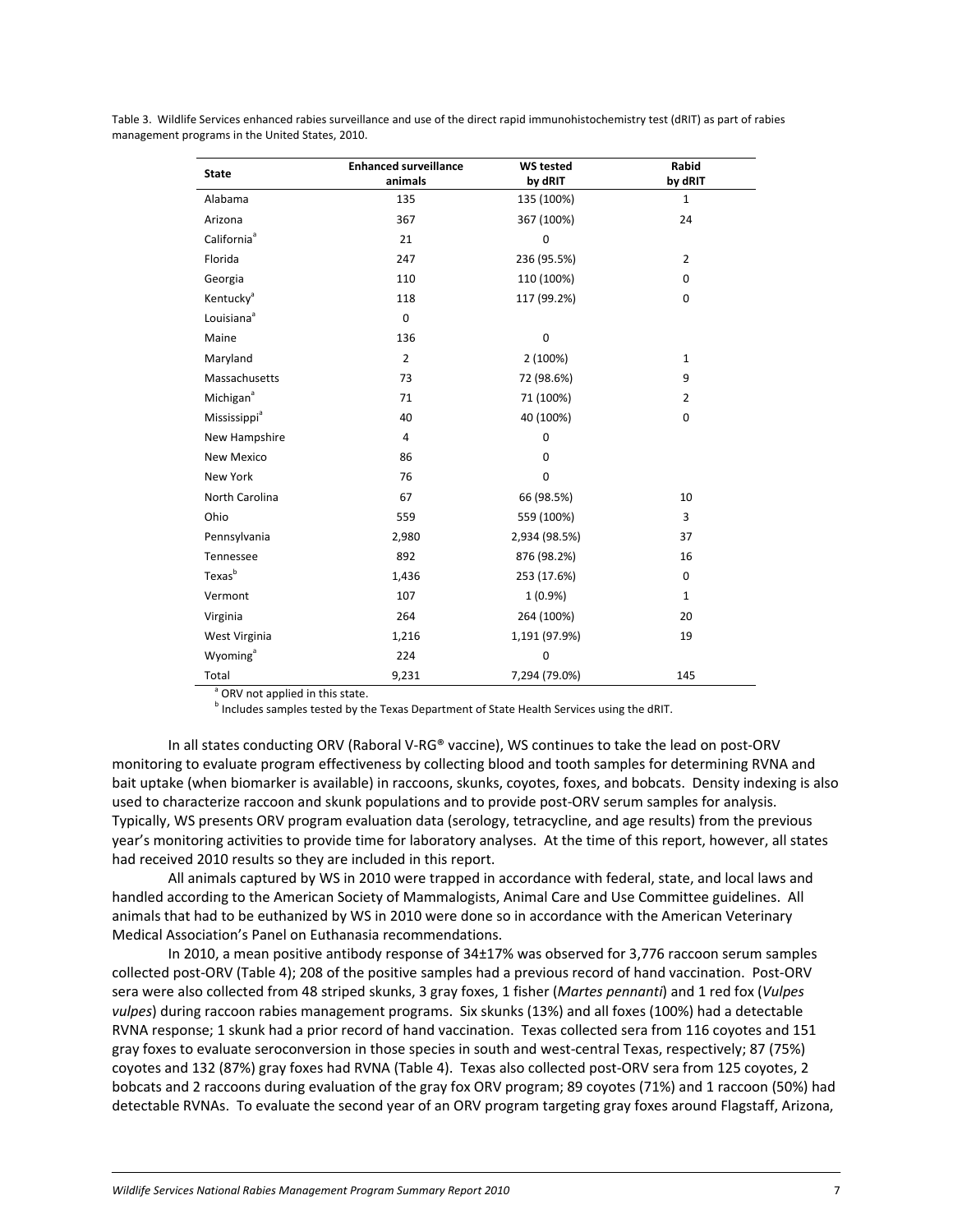sera were collected from 34 skunks and 9 coyotes post‐ORV (unfortunately, no gray fox samples were obtained). Eight skunks (24%) and 1 coyote (11%) showed detectable rabies antibodies; 4 skunks had a prior record of hand vaccination. No post‐ORV evaluation was conducted in New Mexico in 2010.

| <b>State</b>                  | All post-ORV<br>serum samples | Positive rabies antibody<br>response (≥0.05 IU) | 4-12 weeks <sup>a</sup><br>post-ORV samples | Positive rabies antibody<br>response (≥0.05 IU) <sup>b</sup> |  |
|-------------------------------|-------------------------------|-------------------------------------------------|---------------------------------------------|--------------------------------------------------------------|--|
| $\mathsf{Raccoon}^\mathsf{c}$ |                               |                                                 |                                             |                                                              |  |
| Alabama                       | 221                           | 49 (22.2%)                                      | 122                                         | 47 (38.5%)                                                   |  |
| Florida                       | 298                           | 85 (28.5%) <sup>d</sup>                         | 99                                          | 27 (27.3%)                                                   |  |
| Georgia                       | 128                           | 28 (21.9%)                                      | 128                                         | 28 (21.9%)                                                   |  |
| Maine                         | 130                           | 29 (22.3%)                                      | 130                                         | 29 (22.3%)                                                   |  |
| Maryland                      | 307                           | 120 (39.1%) <sup>d</sup>                        | 307                                         | 120 (39.1%)                                                  |  |
| Massachusetts                 | 51                            | 41 (80.4%) <sup>d</sup>                         | 37                                          | 32 (86.5%)                                                   |  |
| New Hampshire                 | 22                            | 12 (54.5%)                                      | 22                                          | 12 (54.5%)                                                   |  |
| New York                      | 399                           | 166 (41.6%) <sup>d</sup>                        | 399                                         | 166 (41.6%)                                                  |  |
| North Carolina                | 106                           | 38 (35.8%)                                      | 81                                          | 35 (43.2%)                                                   |  |
| Ohio                          | 359                           | 125 (34.8%) <sup>d</sup>                        | 111                                         | 47 (42.3%)                                                   |  |
| Pennsylvania                  | 721                           | 125 (17.3%) <sup>d</sup>                        | 283                                         | 69 (24.4%)                                                   |  |
| Tennessee                     | 304                           | 90 (29.6%)                                      | 304                                         | 90 (29.6%)                                                   |  |
| Vermont                       | 177                           | 72 (40.7%) <sup>d</sup>                         | 172                                         | 70 (40.7%)                                                   |  |
| Virginia                      | 200                           | 32 (16.0%)                                      | 114                                         | 22 (19.3%)                                                   |  |
| West Virginia                 | 353                           | 80 (22.7%)                                      | 234                                         | 57 (24.4%)                                                   |  |
| Total                         | 3,776                         | 1,092 (28.9%)                                   | 2,543                                       | 851 (33.5%)                                                  |  |
| Mean ± St. Dev.               |                               | 34±17%                                          |                                             | 37±17%                                                       |  |
| Arizona (gray fox)            | $\mathbf 0$                   |                                                 |                                             |                                                              |  |
| Texas (coyote)                | 116                           | 87 (75.0%)                                      | 116                                         | 87 (75.0%)                                                   |  |
| Texas (gray fox)              | 151                           | 132 (87.4%)                                     | 151                                         | 132 (87.4%)                                                  |  |

Table 4. Wildlife Services post‐oral rabies vaccination (ORV) sampling efforts as part of rabies management programs targeting various species in the United States, 2010 (all ORV baits were Raboral V‐RG® vaccine [Merial Limited, Athens, Georgia, USA]).

Samples taken during optimal evaluation period of 4-12 weeks post-ORV bait distribution.

<sup>b</sup> Sera collected in all states but Texas are positive at ≥0.05 IU; sera collected in Texas are positive at ≥0.04 IU.

<sup>c</sup> Non-raccoon samples collected during raccoon rabies management programs are not represented in this table.  $<sup>d</sup>$  In these states, some raccoons with a positive rabies antibody response had a record of previous hand vaccination by</sup> Wildlife Services (FL=3, MD=56, MA=10, NY=48, OH=66, PA=1, VT=24) either through a coordinated trap-vaccinate-release effort (as in NY, OH and VT) or in urban/suburban areas where ORV baiting is supplemented by hand vaccination (as in Pinellas Co., FL; Anne Arundel Co., MD; Cape Cod, MA and Allegheny Co., PA).

Teeth were submitted to Matson's Laboratory and Johnston's Biotech in 2010 for tetracycline biomarker analysis and aging. Tetracycline biomarker results for the raccoon rabies management program are not presented because 76% of the 5.7 million ORV baits distributed for raccoons in 2010 were coated sachets that do not contain tetracycline biomarker. Texas continued limited distribution of dog food and fishmeal polymer baits containing biomarker for gray fox in west Texas and collected teeth for ORV program evaluation: 53 of 151 gray fox teeth (35%), 75 of 126 coyote teeth (60%); and 2 raccoon teeth (100%) tested showed a presence of tetracycline, supporting that RVNA was oral vaccine induced. Teeth were not collected in the south Texas (coyote) ORV zone as 86% of ORV baits distributed were coated sachets, or in the Arizona gray fox ORV zone (only coated sachets were distributed). Age results for target species sampled during raccoon, coyote and gray fox rabies management programs were similar to previous year's results (Figure 2). Median raccoon age was 1 year suggesting the importance of young in the overall population, but ages ranged from <1 to 13 years (a lactating female from Ohio). Nineteen raccoons were aged at ≥10 y.o.: 13 at 10 y.o., 2 at 11 y.o., 3 at 12 y.o. and 1 at 13 y.o. Median coyote age was 3 years and ranged from 1 to 12 years. Six coyotes were aged at ≥10 y.o.: 4 at 10 y.o., and 1 each at 11 and 12 y.o. Median gray fox age was 2 years and ranged from 1 to 8 years.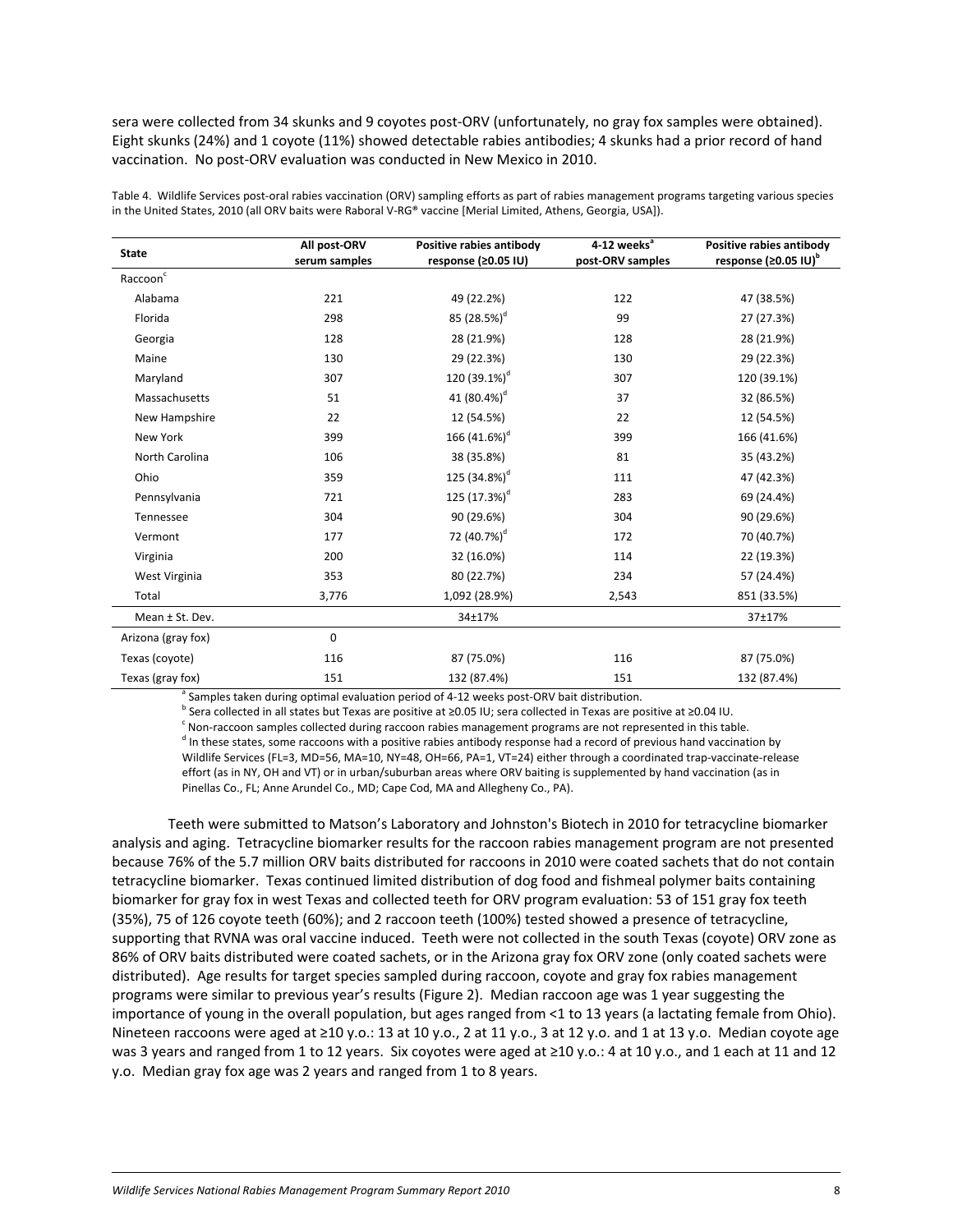

Figure 2. Age class distribution of 2,699 raccoon, 126 coyote and 155 gray fox tooth samples collected by Wildlife Services during cooperative rabies management programs in the eastern United States (raccoons) and Texas (coyotes and gray foxes), 2010.

In addition, during raccoon rabies management programs in 2010, WS collected teeth for aging from: 143 striped skunks (median age: 1 year, range: 0‐5 years); 11 gray foxes (median age: 1 year, range: 0‐3 years); 6 red foxes (median age: <1 year, range: 0‐3 years); 16 coyotes (median age: <1 year, range: 0‐11 years); 2 bobcats (median age: 2.5 years, range: 0‐5 years); and 1 fisher aged at <1 year.

The need for a bait‐vaccine combination producing higher levels of RVNA in wild meso‐carnivore species serving as rabies reservoirs remains the highest priority and requires continued systematic research. In 2010, research at Thomas Jefferson University in Philadelphia, Pennsylvania and at the CDC continued to focus on the development of new, safe, and effective oral rabies vaccines with canine adenovirus (CAV) as a prospective vector for expression of the rabies glycoprotein. Captive challenge trials in skunks and raccoons at the CDC demonstrated strong CAV2‐RG (canine adenovirus2‐rabies glycoprotein recombinant) performance. In 2009, a field sero‐survey among raccoons (n=500) was completed and showed low prevalence of canine adenovirus antibodies, suggesting low interference for CAV2‐RG seroconversion in this species. In 2010, however, WS began a field sero‐survey in skunks, coyotes and gray foxes to determine CAV antibodies. This initial work in other species suggests that CAV antibodies are naturally occurring at much higher levels and may interfere with CAV2‐RG seroconversion. Field sero‐surveys will continue and be expanded to mongoose (*Herpestes javanicus*) in 2011.

Wildlife Services' NWRC in Fort Collins, Colorado continued or initiated several pen, laboratory, and field studies to investigate the ecology, control, and prevention of terrestrial rabies in free-ranging wildlife. This marked the end of the last 5‐year review (2006‐2010) of rabies research projects. During that period, 33 studies were initiated, many of them multi‐year in focus; 22 studies were completed by the end of 2010 and 11 will continue into 2011 (Table 5). Studies were conducted under one of the following 4 research objectives: 1) Determine the significance of demography, behavior, movements, and dispersal of raccoons and striped skunks as they may relate to the transmission and rabies virus trafficking across ecosystems; 2) Develop and evaluate methods and technologies for use by the ORV program to increase effectiveness in vaccinating free‐ranging wildlife against rabies, which may reduce or eliminate the transmission of rabies from wildlife to humans, livestock, and other wildlife; 3) Obtain information on the ecology of the gray fox for possible development of improved baiting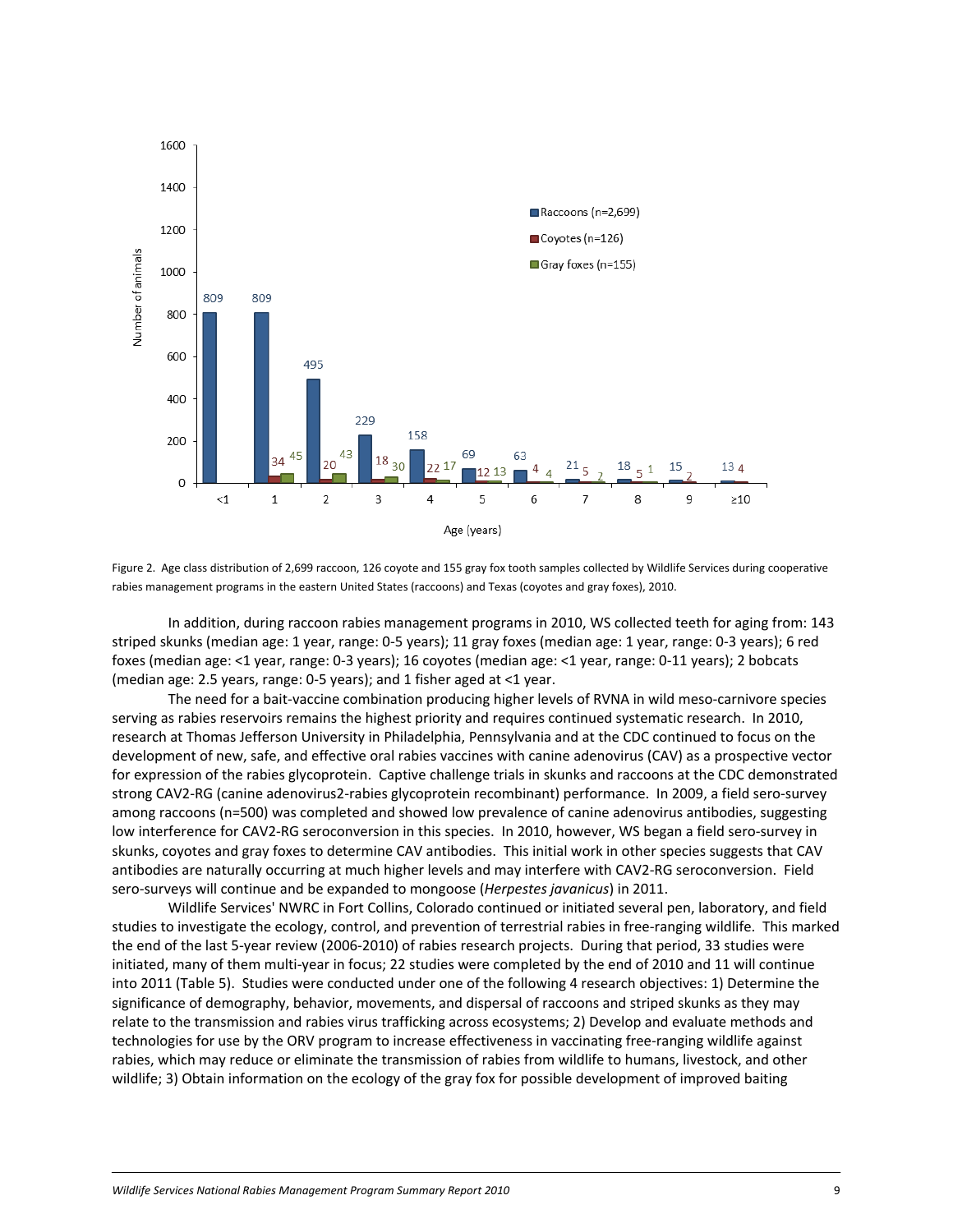strategies for the oral rabies vaccination program in Texas; and 4) Evaluate long-term efficacy of the V-RG vaccine and factors that may interfere with or reduce rabies vaccination rates in free-ranging raccoons.

Table 5. Wildlife Services' National Wildlife Research Center (NWRC) conducted 33 studies to investigate the ecology, control, and prevention of terrestrial rabies in free‐ranging wildlife from 2006‐2010 in support of the oral rabies vaccination (ORV) program in the United States.

| QΛ   |                | <b>Objective Completed</b> | <b>Brief study description</b>                                                                   | <b>Citation</b>                         |
|------|----------------|----------------------------|--------------------------------------------------------------------------------------------------|-----------------------------------------|
| 1105 | $\mathbf{1}$   | Yes                        | Alabama raccoon movements and effects of natural barriers on preventing rabies<br>spread         | Arjo et al. 2008                        |
| 1359 | $\mathbf{1}$   | Yes                        | Movements of raccoons within the ridge-and-valley system of central Pennsylvania                 | Root et al. 2009; Puskas<br>et al. 2010 |
| 1375 | $\mathbf{1}$   | Yes                        | Raccoon movements, dispersal, habitat, and population genetics in northern Ohio                  | Berentsen et al. 2010                   |
| 1663 | $\mathbf{1}$   | No                         | Trapping point transects and spatially explicit capture-recapture to estimate raccoon<br>density | Ongoing                                 |
| 1683 | $\mathbf{1}$   | No                         | Using spatial data to increase trap-based detection probabilities for raccoons                   | Ongoing                                 |
| Α    | $\mathbf{1}$   | Yes                        | Genetic analysis to evaluate effects of natural barriers on preventing rabies spread             | Johnson et al. 2009                     |
| В    | $\mathbf{1}$   | Yes                        | Zoogeography of raccoons in Pennsylvania                                                         | Compton et al. 2007                     |
| C    | $\mathbf{1}$   | Yes                        | Skunk behavior and ecology in suburban and urban environments in Texas                           | Ruffino 2008                            |
| 1334 | $\overline{2}$ | Yes                        | Vitrification of Raboral V-RG for improved vaccine stability                                     | Unpublished NWRC report                 |
| 1410 | $\overline{2}$ | Yes                        | The utility of rhodamine B as a biomarker in raccoons                                            | Fry et al. 2010                         |
| 1458 | $\overline{2}$ | Yes                        | Exploratory development of an orthopoxvirus detection assay                                      | Unpublished NWRC report                 |
| 1483 | $\overline{2}$ | Yes                        | Acceptance by raccoons to fishmeal polymer baits containing rhodamine B                          | Fry et al. 2010                         |
| 1497 | $\overline{2}$ | Yes                        | Evaluation of nine scented oils to attract raccoons                                              | Unpublished NWRC report                 |
| 1508 | $\overline{2}$ | Yes                        | Mucosal adjuvants to increase the efficacy of Raboral V-RG in raccoons                           | Submitted for publication               |
| 1557 | $\overline{2}$ | Yes                        | Ability of three doses of rhodamine B to biomarker raccoon whiskers                              | Fry et al. 2010                         |
| 1583 | $\overline{2}$ | Yes                        | Field test of rhodamine B as part of the WS ORV Program                                          | Fry et al. 2009                         |
| 1585 | $\overline{2}$ | No                         | Efficacy of GonaCon and IMRAB rabies vaccine in raccoons                                         | Ongoing                                 |
| 1617 | $\overline{2}$ | Yes                        | Usefulness of rhodamine B as a biomarker for gray fox in Texas                                   | Unpublished NWRC report                 |
| 1639 | $\overline{2}$ | No                         | Mouse models to evaluate the immunogenicity of Raboral V-RG in various matrices                  | Ongoing                                 |
| 1653 | $\overline{2}$ | No                         | Field evaluation on the use of infrared thermography to screen for rabid animals                 | Ongoing                                 |
| 1656 | $\overline{2}$ | No                         | Hormone antibody levels to evaluate the effectiveness of GonaCon in raccoon kits                 | Ongoing                                 |
| 1700 | $\overline{2}$ | No                         | Quantifying seasonal fluctuation in sex hormone levels in free-ranging raccoons                  | Ongoing                                 |
| 1725 | $\overline{2}$ | No                         | Health evaluation of select African carnivores and risks of disease transmission                 | Ongoing                                 |
| D    | $\overline{2}$ | Yes                        | Evaluation of the effectiveness of Raboral V-RG in captive arctic foxes                          | Submitted for publication               |
| 1223 | 3              | Yes                        | Ecology of gray fox in relation to ORV programs in Texas                                         | DeYoung et al. 2009                     |
| 1577 | 3              | Yes                        | Rabies virus concentration in bobcats after experimental inoculation with gray fox<br>variant    | Unpublished NWRC report                 |
| 1599 | 3              | No                         | Spatial ecology of gray foxes, coyotes, and bobcats relative to rabies spread in west<br>Texas   | Ongoing                                 |
| 1707 | 3              | <b>No</b>                  | Landscape epizootiology of fox-variant rabies in Texas and New Mexico                            | Ongoing                                 |
| 1218 | 4              | Yes                        | Antibody response of raccoons after doses of Raboral V-RG prior to rabies challenge              | Unpublished NWRC report                 |
| 1354 | 4              | Yes                        | Evaluation of orthopoxviruses on Raboral V-RG vaccination in raccoons                            | Root et al. 2008                        |
| 1377 | 4              | Yes                        | Investigation of serologic crossreactivity to rabies virus in wild raccoons                      | Unpublished NWRC report                 |
| 1501 | 4              | Yes                        | Significance of neutralizing antibodies to rabies virus in non-vaccinated raccoons               | Unpublished NWRC report                 |
| 1660 | 4              | No                         | Ability of Raboral V-RG to elicit an immune response in young raccoons                           | Ongoing                                 |

Throughout 2010, WS continued to participate in formal meetings with counterparts from Canada, Mexico, and the Navajo Nation in the context of the North American Rabies Management Plan (NARMP) that identifies information exchange, enhanced surveillance, rabies control, and research as key areas of focus toward meeting continental goals for rabies management. The NARMP was formally recognized by Canada, Mexico, the U.S. and Navajo Nation at a signing ceremony during the XIX International Conference on Rabies in the Americas held at the CDC in Atlanta, Georgia in September 2008.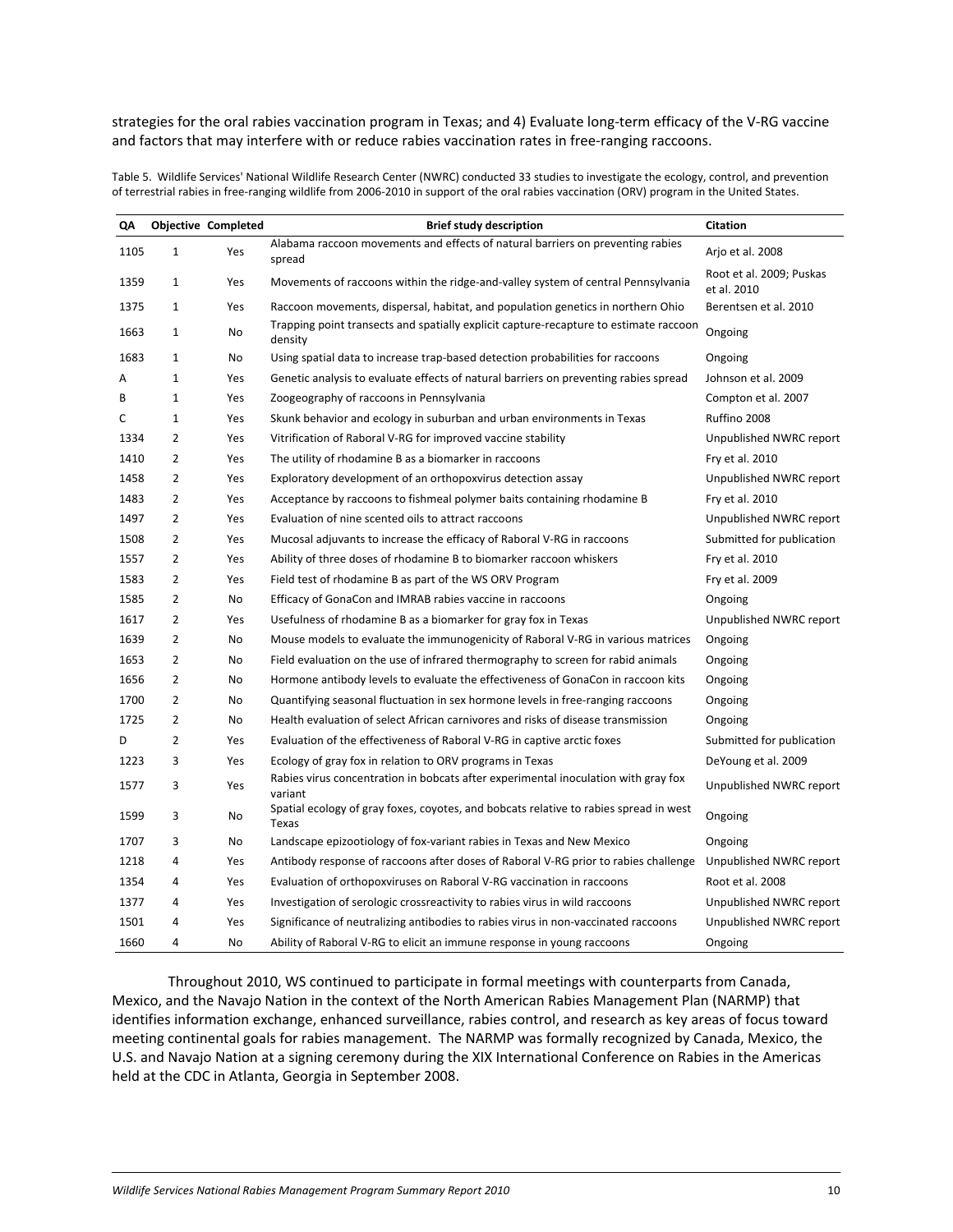In 2011, WS and cooperators will continue to focus on implementing enhanced rabies surveillance in conjunction with ORV to determine areas at risk of rabies spread and to monitor program success. Adjustments to ORV zones may occur as a result of improved surveillance information. Contingency actions are expected to continue in New York, Ohio, and Vermont. Commitments will continue toward improvements to the existing baitvaccine and development of new vaccine‐baits that may perform better and are effective in all meso‐carnivore reservoirs. Wildlife Services continues to work with cooperators and collaborators toward field trials with vaccine‐ baits that can increase program effectiveness in achieving rabies management goals, including elimination of raccoon rabies.

## **LITERATURE CITED**

- Arjo WM, Fisher CE, Armstrong J, Boyd F, Slate D. 2008. Effects of natural barriers and habitat on the western spread of raccoon rabies in Alabama. Journal of Wildlife Management, 72:1725-1735.
- Berentsen AR, Dunbar MR, Fitzpatrick CE. 2010. GPS collars on raccoons: rabies research in an urban environment. In Proceedings 24<sup>th</sup> Vertebrate Pest Conference: Timm RM and Fagerstone KA (eds.). University of California, Davis, 24:319‐321.
- Compton JA, San Julian GJ, Yahner RH. 2007. A final report on the zoogeography of common raccoon (*Procyon lotor*) in western Pennsylvania as related to an oral rabies vaccination program. Report of the School of Forest Resources, Pennsylvania State University, State College, PA USA, 66 pp.
- De Mattos CA, Favi M, Yung V, Pavletic C, de Mattos CC. 2000. Bat rabies in urban centers in Chile. Journal of Wildlife Diseases, 36:231‐240.
- DeYoung RW, Zamorano A, Mesenbrink BT, Campbell TA, LeLand BR, Moore GM, Honeycutt RL, Root JJ. 2009. Landscape‐genetic analysis of population structure in the Texas gray fox oral rabies vaccination zone. Journal of Wildlife Management, 73:1292‐1299.
- Fry TL, Baranowski TE, Hughey BD, Dunbar MR. 2009. A field‐test of rhodamine B as a biomarker in raccoons. Proceedings of the Wildlife Damage Management Conference, 13:115‐120.
- Fry TL, Atwood T, Dunbar M. 2010. Evaluation of rhodamine B as a biomarker for raccoons. Human‐Wildlife Interactions, 4:275‐282.
- Johnson SR, Piaggio AJ, Neubaum M, Dunbar MR. 2009. Using genetics to assess differentiation among raccoons in an area with variable rabies status in Alabama. Proceedings of the Wildlife Damage Management Conference, 13:40‐48.
- Nadin‐Davis SA, Huang W, Armstrong J, Casey GA, Bahloul C, Tordo N, Wandeler AI. 2001. Antigenic and genetic divergence of rabies viruses from bat species indigenous to Canada. Virus Research, 74:139‐156.
- Puskas RB, Fischer JW, Swope CB, Dunbar MR, McLean RG, Root JJ. 2010. Raccoon (*Procyon lotor*) movements and dispersal associated with ridges and valleys of Pennsylvania: implications for rabies management. Vector‐ Borne and Zoonotic Diseases, 10:1043‐1048.
- Root JJ, McLean RG, Slate D, MacCarthy KA, Osorio JE. 2008. Potential effect of prior raccoonpox virus infection in raccoons on vaccinia‐based rabies immunization. BMC Immunology, 9:57.
- Root JJ, Puskas RB, Fischer JW, Swope CB, Neubaum MA, Reeder SA, Piaggio AJ. 2009. Landscape genetics of raccoons (*Procyon lotor*) associated with ridges and valleys of Pennsylvania: implications for oral rabies vaccination programs. Vector‐Borne and Zoonotic Diseases, 9:583‐588.